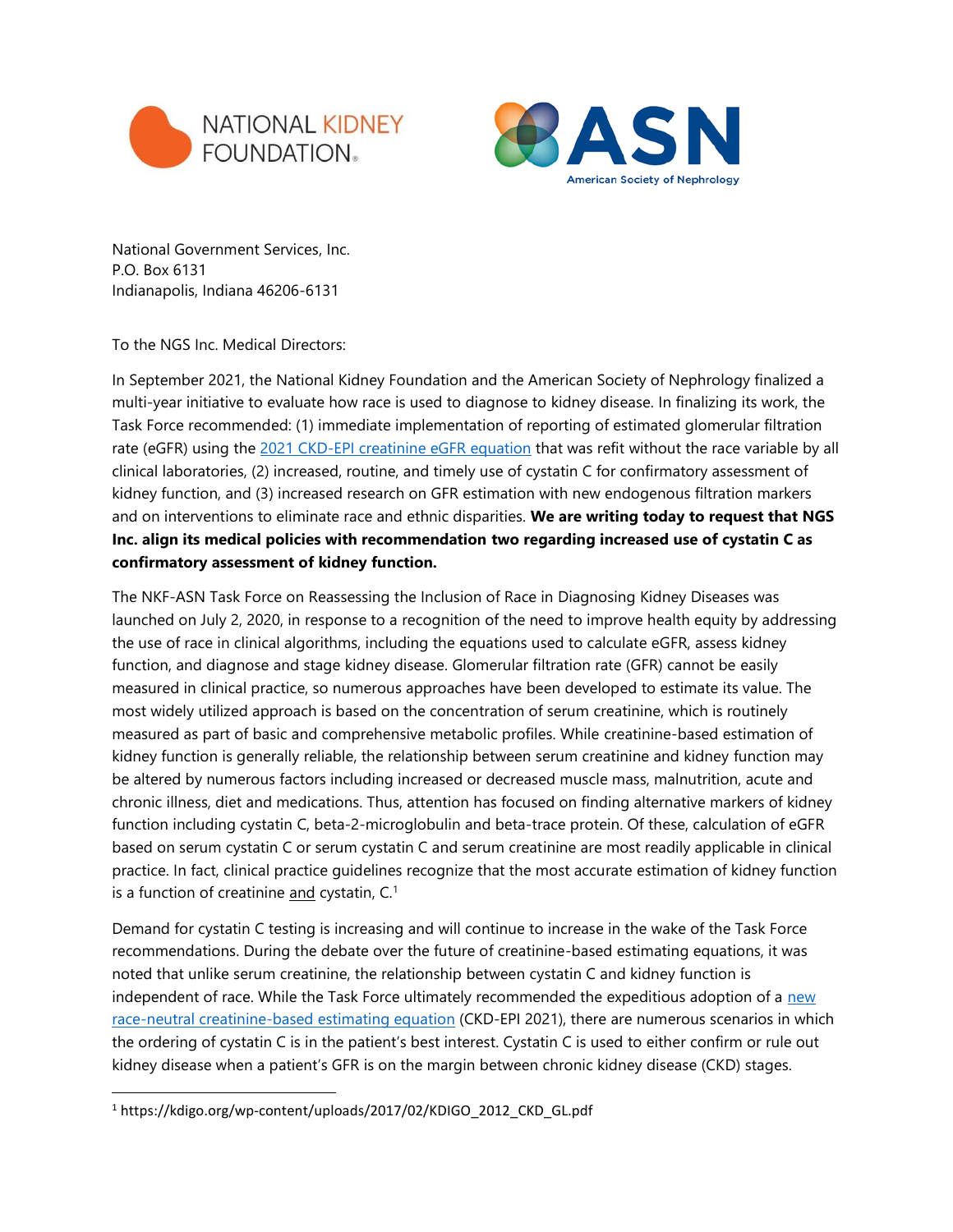



Cystatin C is also ordered when a patient's condition could affect the accuracy of estimation based on creatinine, which is influenced by diet, body composition, medications that inhibit creatinine secretion and activity level. In individuals that are critically ill or with amputations, spinal cord injury, neurodegenerative diseases, cachexia and malnutrition, creatinine generation may be severely reduced and creatinine-based values of eGFR will overestimate the true GFR and underestimate the severity of kidney dysfunction. Conversely, in individuals with increased muscle mass, such as, bodybuilders, elite athletes, and others who vigorously exercise, individuals with high dietary red meat consumption and individuals taking dietary supplements that contain creatine, serum creatinine-based eGFR calculations will underestimate the true GFR, potentially leading to the diagnosis of kidney disease in individuals with normal kidney function. In addition, cystatin C assay and calculation of cystatin C -based eGFR may be clinically indicated at specific thresholds of kidney function where more precise estimates of kidney function are needed for medication management (e.g., metformin at an eGFR of 30 mL/min/1.73 m<sup>2</sup>) or referral for kidney transplant evaluation. The foundation underpinning the work of the NKF-ASN Task Force was that nephrologists must determine the most accurate method of estimating kidney function based on the unique circumstances of their patients. **NKF and ASN request that NGS Inc. approach cystatin C policies with the same regard for the nephrologist's clinical judgement by expanding the circumstances under which cystatin C is considered "medically reasonable and necessary."**

Kidney disease disproportionally affects people from racially and ethnically diverse populations. Black/African American, Native American, and Hispanic individuals make up the majority of the prevalent population with kidney failure. <sup>2</sup> The main causes of kidney disease, diabetes, and hypertension, disproportionally affect non-White populations. Black/African American and Hispanic people with CKD lose kidney function more quickly, in part the result of Social Determinants of Health such as low socioeconomic status and inadequate access to healthcare. Implementation of the NKF-ASN Task Force recommendations will end the systematic overestimation of kidney function leading to delayed and inequitable care for self-identified Black/African American patients. Clearing the path for all clinicians, not only nephrologists, to order cystatin C more easily is an essential step in realizing the health equity promise of the Task Force's work. We look forward to NGS Inc.'s partnership in this endeavor. Please contact Miriam Godwin, Health Policy Director, at [miriam.godwin@kidney.org](mailto:miriam.godwin@kidney.org) to set up time to discuss the requests made herein.

Sincerely,

<sup>2</sup> https://adr.usrds.org/2021/end-stage-renal-disease/1-incidence-prevalence-patient-characteristics-andtreatment-modalities